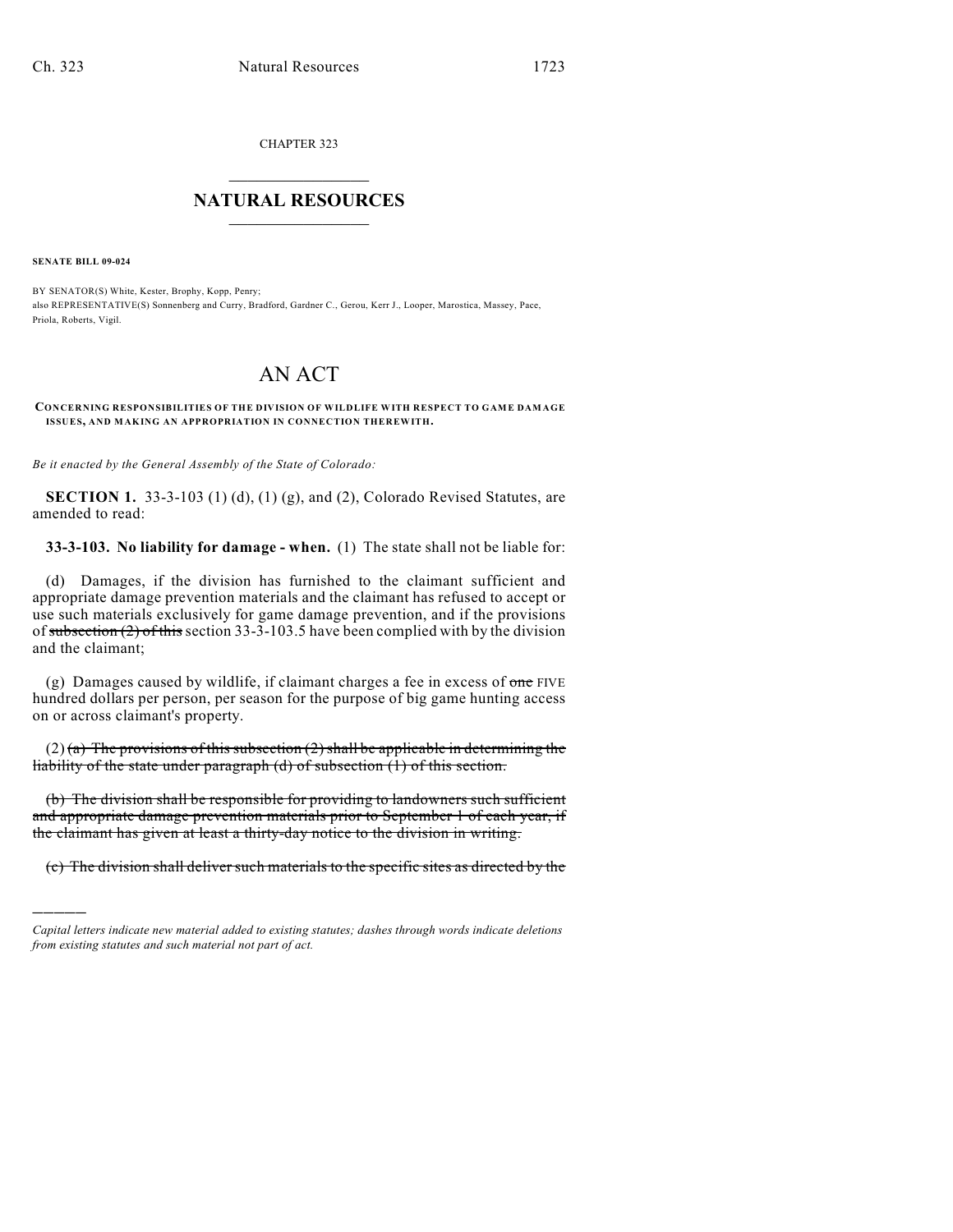claimant, if such delivery may be made by truck.

(d) When agreed upon by the claimant or landowner, the division may construct permanent stackyards or orchard fencing in those areas of high wildlife damage potential within the limitations of appropriation by the general assembly for that purpose.

(e) If the division does not provide sufficient and appropriate damage prevention materials by September 1 when so requested by the claimant, the division shall have the sole responsibility to supply and erect such damage prevention materials. If the division does not provide such damage prevention materials by September 1 of the year in question or if the division, having failed to supply such materials by said date, has failed to supply and erect sufficient and appropriate damage prevention materials subsequent to September 1, when requested by the claimant, the division shall not refuse to pay any wildlife damages caused by the lack of damage prevention materials.

(f) When erecting damage prevention materials, the division may use division employees, individuals under contract to the division, or voluntary workers. If the division uses voluntary workers to assist in erecting damage prevention materials as provided in this subsection (2), the division shall keep in force workers' compensation insurance as necessary to protect the claimant and the landowner from liability resulting from injuries or death of said voluntary workers while engaged in the erection of such damage prevention materials as provided in this subsection (2). If the division uses contract workers to assist in erecting damage prevention materials as provided in this subsection (2), the division shall require the contractor to provide evidence of workers' compensation insurance as necessary to protect the claimant and the landowner from liability resulting from injuries or death of said contract workers while engaged in the erection of such damage prevention materials as provided in this subsection (2).

(g) The division has the responsibility to supply useable and appropriate damage prevention materials to the claimant, and the claimant shall keep such materials in good repair throughout their normal life, if such materials have not been destroyed or damaged by wildlife.

**SECTION 2.** Part 1 of article 3 of title 33, Colorado Revised Statutes, is amended BY THE ADDITION OF A NEW SECTION to read:

**33-3-103.5. Game damage prevention materials - definitions.** (1) THIS SECTION SHALL BE APPLICABLE IN DETERMINING THE LIABILITY OF THE STATE UNDER PARAGRAPH (e) OF SUBSECTION (3) OF THIS SECTION AND SECTION 33-3-103 (1) (d) AND  $(1)$  (e).

(2) (a) (I) EVERY LANDOWNER SHALL BE ELIGIBLE TO RECEIVE SUFFICIENT AND APPROPRIATE TEMPORARY GAME DAMAGE PREVENTION MATERIALS PURSUANT TO THIS SECTION.

(II) PERMANENT GAME DAMAGE PREVENTION MATERIALS SHALL BE AVAILABLE ONLY TO A LANDOWNER WHO DOES NOT UNREASONABLY RESTRICT HUNTING OF SPECIES LIKELY TO CAUSE DAMAGE ON LAND UNDER THE LANDOWNER'S CONTROL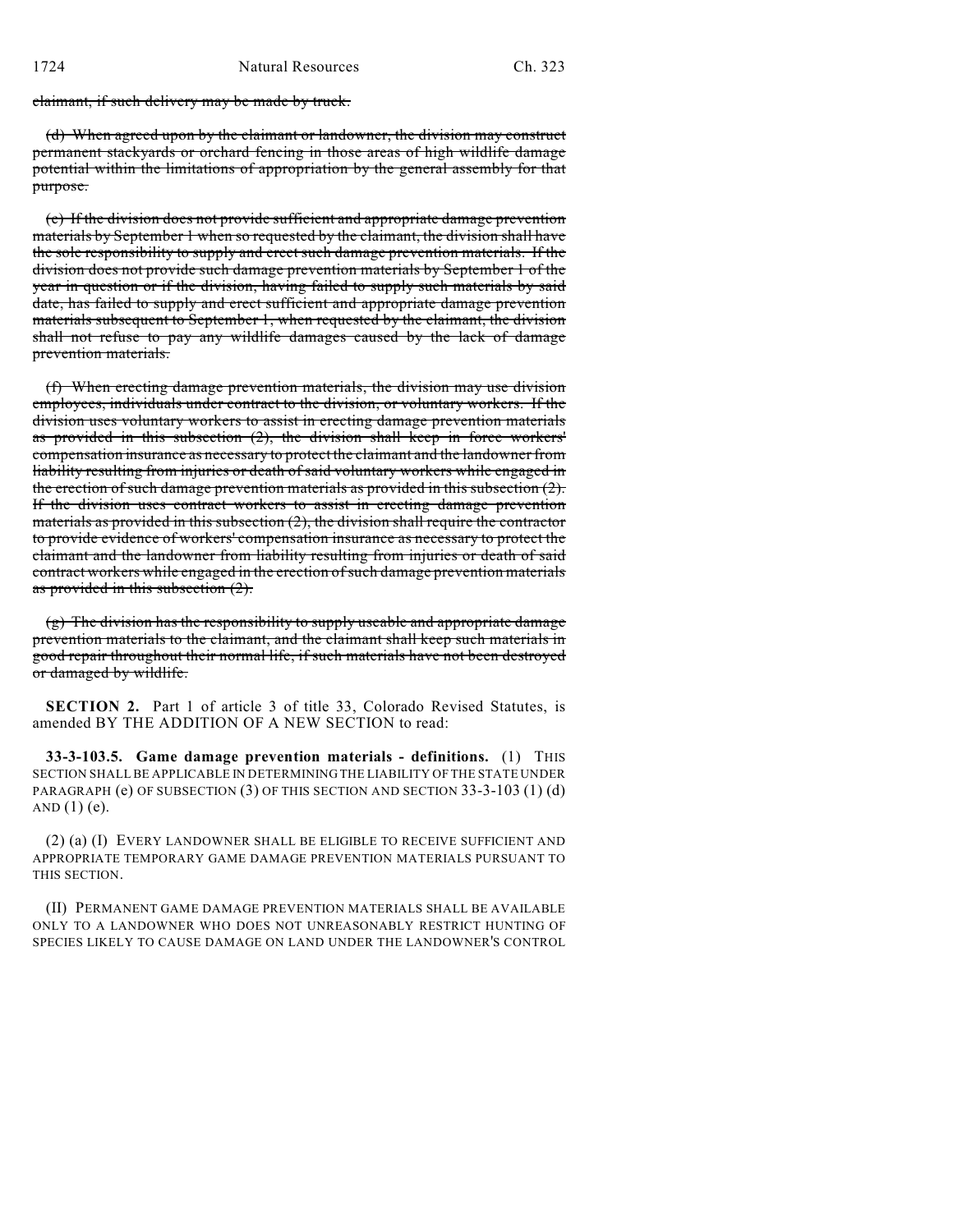#### Ch. 323 Natural Resources 1725

OR RESTRICT THE HUNTING OF SPECIES LIKELY TO CAUSE DAMAGE ON ANY OTHER LANDS BY RESTRICTING ACCESS ACROSS LANDS UNDER THE LANDOWNER'S CONTROL, AND:

(A) WHO CHARGES NOT MORE THAN FIVE HUNDRED DOLLARS PER PERSON, PER SEASON, FOR BIG GAME HUNTING ACCESS ON OR ACROSS THE LANDOWNER'S PROPERTY; OR

(B) WHO CHARGES A FEE IN EXCESS OF FIVE HUNDRED DOLLARS PER PERSON, PER SEASON, FOR BIG GAME HUNTING ACCESS ON OR ACROSS THE LANDOWNER'S PROPERTY, IF THE LANDOWNER HAS REQUESTED AND BEEN DENIED GAME DAMAGE PREVENTION MATERIALS FROM THE HABITAT PARTNERSHIP PROGRAM CREATED IN SECTION 33-1-110 (8) AND THE DIVISION DETERMINES THAT EXCESSIVE GAME DAMAGE IS OCCURRING, AND MAY CONTINUE TO OCCUR IN THE FUTURE.

(III) THE DIVISION SHALL NOT DENY A LANDOWNER GAME DAMAGE CLAIMS OR GAME DAMAGE PREVENTION MATERIALS ON THE GROUNDS THAT THE LANDOWNER RECEIVED A VOUCHER PURSUANT TO THE WILDLIFE CONSERVATION LANDOWNER HUNTING PREFERENCE PROGRAM FOR WILDLIFE HABITAT IMPROVEMENT UNDER SECTION 33-4-103 (3) (d).

(IV) AS USED IN THIS SECTION:

(A) "TEMPORARY GAME DAMAGE PREVENTION MATERIALS" MEANS MATERIALS OF AN ADEQUATE SUBSTANCE THAT ARE UTILIZED TO PROTECT PRIVATE PROPERTY FOR A PERIOD OF TIME AGREED UPON BY THE LANDOWNER AND THE DIVISION. SUCH MATERIALS MAY INCLUDE, BUT ARE NOT LIMITED TO, TRANSFERABLE PANELS OR PYROTECHNICS.

(B) "PERMANENT GAME DAMAGE PREVENTION MATERIALS" MEANS MATERIALS OF AN ADEQUATE SUBSTANCE THAT ARE ERECTED IN SUCH A WAY TO PROTECT PRIVATE PROPERTY FOR THE EXPECTED NORMAL LIFE OF THE MATERIALS. THE NORMAL LIFE OF THE MATERIALS SHALL BE AS SPECIFIED IN A WRITTEN AGREEMENT BETWEEN THE LANDOWNER AND THE DIVISION.

(b) THE DIVISION HAS THE RESPONSIBILITY TO SUPPLY USEABLE, SUFFICIENT, AND APPROPRIATE GAME DAMAGE PREVENTION MATERIALS TO A REQUESTING LANDOWNER, AND THE LANDOWNER SHALL KEEP SUCH MATERIALS IN GOOD REPAIR THROUGHOUT THEIR NORMAL LIFE, IF SUCH MATERIALS HAVE NOT BEEN DESTROYED OR DAMAGED BY WILDLIFE.

(3) (a) THE DIVISION SHALL RESPOND TO A LANDOWNER MAKING AN INQUIRY RELATED TO GAME DAMAGE WITHIN TWO BUSINESS DAYS AFTER RECEIVING THE INQUIRY.

(b) (I) WITHIN FIVE BUSINESS DAYS AFTER RECEIVING A REQUEST FOR GAME DAMAGE PREVENTION MATERIALS, THE DIVISION SHALL CONSULT WITH THE LANDOWNER TO DISCUSS THE SUFFICIENT AND APPROPRIATE MATERIALS TO PREVENT OR MITIGATE THE GAME DAMAGE. TEMPORARY GAME DAMAGE PREVENTION MATERIALS SHALL BE DELIVERED TO THE LANDOWNER WITHIN FIFTEEN BUSINESS DAYS AFTER THE CONSULTATION, UNLESS OTHERWISE AGREED TO BY THE DIVISION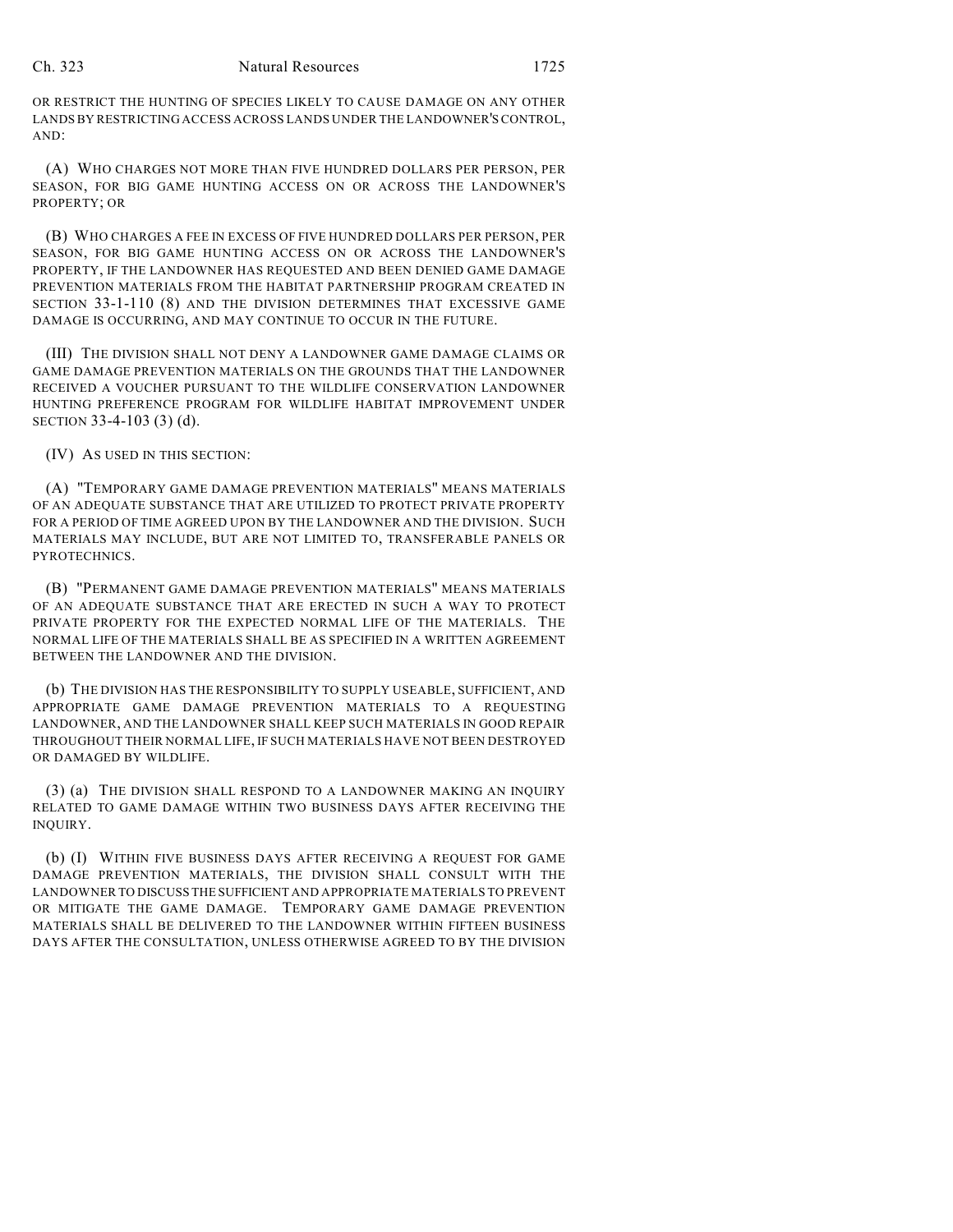### AND THE LANDOWNER.

(II) FOR A LANDOWNER ELIGIBLE TO RECEIVE PERMANENT GAME DAMAGE PREVENTION MATERIALS PURSUANT TO SUBPARAGRAPH (II) OF PARAGRAPH (a) OF SUBSECTION (2) OF THIS SECTION, SUCH MATERIALS SHALL BE PROVIDED WITHIN FORTY-FIVE DAYS AFTER THE DATE THAT THE LANDOWNER MAKES THE INITIAL REQUEST FOR THE MATERIALS.

(c) THE DIVISION SHALL DELIVER GAME DAMAGE PREVENTION MATERIALS TO THE SPECIFIC SITE AS DIRECTED BY THE LANDOWNER, IF SUCH DELIVERY MAY BE MADE BY TRUCK.

(d) WHEN AGREED UPON BY THE LANDOWNER, THE DIVISION MAY CONSTRUCT PERMANENT STACKYARDS OR ORCHARD FENCING IN THOSE AREAS OF HIGH WILDLIFE DAMAGE POTENTIAL WITHIN THE LIMITATIONS OF APPROPRIATION BY THE GENERAL ASSEMBLY FOR THAT PURPOSE.

(e) (I) IF THE DIVISION DOES NOT PROVIDE GAME DAMAGE PREVENTION MATERIALS WITHIN THE AMOUNT OF TIME ESTABLISHED BY PARAGRAPH (b) OF THIS SUBSECTION (3), THE DIVISION SHALL HAVE THE SOLE RESPONSIBILITY TO SUPPLY AND ERECT THE DAMAGE PREVENTION MATERIALS, AND THE STATE SHALL BE LIABLE FOR GAME DAMAGES INCURRED ON AND AFTER THE DATE BY WHICH THE DIVISION SHOULD HAVE PROVIDED THE GAME DAMAGE PREVENTION MATERIALS.

(II) WHEN ERECTING GAME DAMAGE PREVENTION MATERIALS PURSUANT TO SUBPARAGRAPH (I) OF THIS PARAGRAPH (e), THE DIVISION MAY USE DIVISION EMPLOYEES, INDIVIDUALS UNDER CONTRACT TO THE DIVISION, OR VOLUNTARY WORKERS. IF THE DIVISION USES VOLUNTARY WORKERS TO ASSIST IN ERECTING GAME DAMAGE PREVENTION MATERIALS, THE DIVISION SHALL KEEP IN FORCE WORKERS' COMPENSATION INSURANCE AS NECESSARY TO PROTECT THE LANDOWNER FROM LIABILITY RESULTING FROM INJURIES OR DEATH OF SAID VOLUNTARY WORKERS WHILE ENGAGED IN THE ERECTION OF SUCH GAME DAMAGE PREVENTION MATERIALS. IF THE DIVISION USES CONTRACT WORKERS TO ASSIST IN ERECTING GAME DAMAGE PREVENTION MATERIALS AS PROVIDED IN THIS SECTION, THE DIVISION SHALL REQUIRE THE CONTRACTOR TO PROVIDE EVIDENCE OF WORKERS' COMPENSATION INSURANCE AS NECESSARY TO PROTECT THE LANDOWNER FROM LIABILITY RESULTING FROM INJURIES OR DEATH OF SAID CONTRACT WORKERS WHILE ENGAGED IN THE ERECTION OF SUCH GAME DAMAGE PREVENTION MATERIALS.

(4) IF THE GAME DAMAGE PREVENTION MATERIALS THAT THE DIVISION PROVIDES TO A LANDOWNER FAIL TO PREVENT GAME DAMAGE DUE TO INSUFFICIENCY OR INAPPROPRIATENESS OF SUCH MATERIALS, OR IF THE DIVISION'S INSUFFICIENT OR INAPPROPRIATE ERECTION OF SUCH MATERIALS FAIL TO PREVENT GAME DAMAGE, THE STATE SHALL BE LIABLE FOR DAMAGES CAUSED BY SUCH MATERIALS OR ERECTION.

**SECTION 3.** The introductory portion to 33-3-104 (1), Colorado Revised Statutes, is amended to read:

**33-3-104. State shall be liable - when.** (1) Subject to the limitations contained in section SECTIONS 33-3-103 (1) AND 33-3-103.5, and in part 2 of this article, the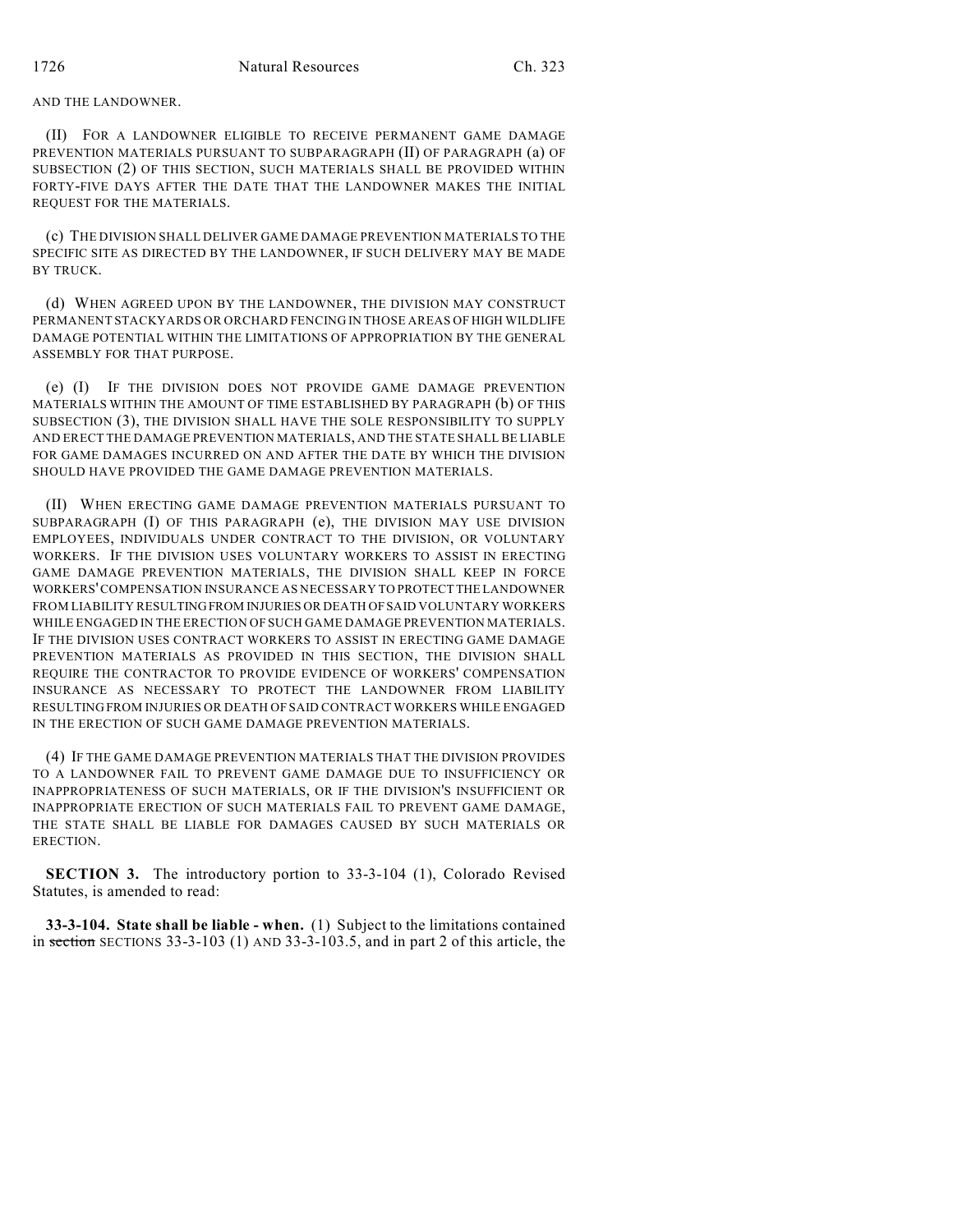state shall be liable only for:

**SECTION 4.** 33-3-106 (1), Colorado Revised Statutes, is amended to read:

**33-3-106. Excessive damage to property - permit to take wildlife - when**  harassment by dogs. (1) (a) Where wildlife is causing excessive damage to property, as determined by the division AFTER CONSULTATION WITH THE PROPERTY OWNER, the division is authorized to issue a permit to the property owner, THE PROPERTY OWNER'S DESIGNEE, or to such other person selected by the division to kill a specified number of the SPECIES OF wildlife causing such excessive damage. UPON REQUEST BY THE PROPERTY OWNER, WHENEVER THE WILDLIFE CAUSING THE EXCESSIVE DAMAGE EXCEEDS THE WILDLIFE OBJECTIVE SET BY THE DIVISION FOR THAT SPECIES FOR THAT GEOGRAPHICAL AREA FOR THE CURRENT YEAR, THE DIVISION IS ENCOURAGED TO ISSUE A PERMIT UNDER THIS SECTION. ANY DETERMINATION BY THE DIVISION THAT THE DAMAGE BEING CAUSED IS NOT EXCESSIVE MAY, UPON APPLICATION BY THE PROPERTY OWNER, BE REVIEWED BY THE COMMISSION.

(b) NO PERMIT TO TAKE WILDLIFE PURSUANT TO THIS SUBSECTION (1) SHALL BE ISSUED OR USED IN VIOLATION OF ANY LOCAL RESTRICTION ON FIREARM USE.

**SECTION 5.** Part 1 of article 3 of title 33, Colorado Revised Statutes, is amended BY THE ADDITION OF A NEW SECTION to read:

**33-3-111. Annual report to the general assembly.** (1) COMMENCING WITH THE SECOND REGULAR SESSION OF THE SIXTY-SEVENTH GENERAL ASSEMBLY, THE DIVISION SHALL REPORT AT LEAST ANNUALLY, BY JANUARY 31 OF EACH YEAR, TO THE SENATE AGRICULTURE AND NATURAL RESOURCES COMMITTEE, AND THE HOUSE OF REPRESENTATIVES AGRICULTURE, LIVESTOCK, AND NATURAL RESOURCES COMMITTEE, OR THEIR SUCCESSOR COMMITTEES, ON GAME DAMAGE AND GAME DAMAGE PREVENTION ISSUES. SUCH REPORT SHALL INCLUDE, AT A MINIMUM:

(a) (I) THE HERD MANAGEMENT OBJECTIVES SET BY THE DIVISION AND WHETHER THOSE OBJECTIVES ARE BEING MET. IN PROVIDING THIS INFORMATION, THE DIVISION SHALL SUPPLY THE ACTUAL NUMBER OF HERD ANIMALS BY GAME UNIT.

(II) IF ANY OF THE HERD MANAGEMENT OBJECTIVES OF THE DIVISION ARE NOT BEING MET, THE DIVISION SHALL SET FORTH IN DETAIL ITS PLANS, STRATEGIES, AND EFFORTS THAT IT IS USING OR INTENDS TO USE IN ORDER TO ACHIEVE COMPLIANCE WITH THE OBJECTIVES.

(b) THE NUMBER OF REQUESTS FOR GAME DAMAGE PREVENTION MATERIALS, THE TIMELINESS OF THE DIVISION IN RESPONDING TO SUCH REQUESTS, THE QUANTITY AND TYPES OF TEMPORARY AND PERMANENT MATERIALS ISSUED, THE NUMBER OF REQUESTS FOR MATERIALS DENIED, AND, TO THE EXTENT THAT SUCH INFORMATION IS AVAILABLE, THE ADEQUACY OF MATERIALS IN PREVENTING GAME DAMAGE;

(c) THE NUMBER OF PERMITS TO TAKE WILDLIFE REQUESTED PURSUANT TO SECTION 33-3-106, THE NUMBER OF PERMITS ISSUED, THE AMOUNT OF WILDLIFE KILLED UNDER SUCH PERMITS, THE NUMBER OF PERMITS DENIED, AND THE REASONS FOR DENIAL;